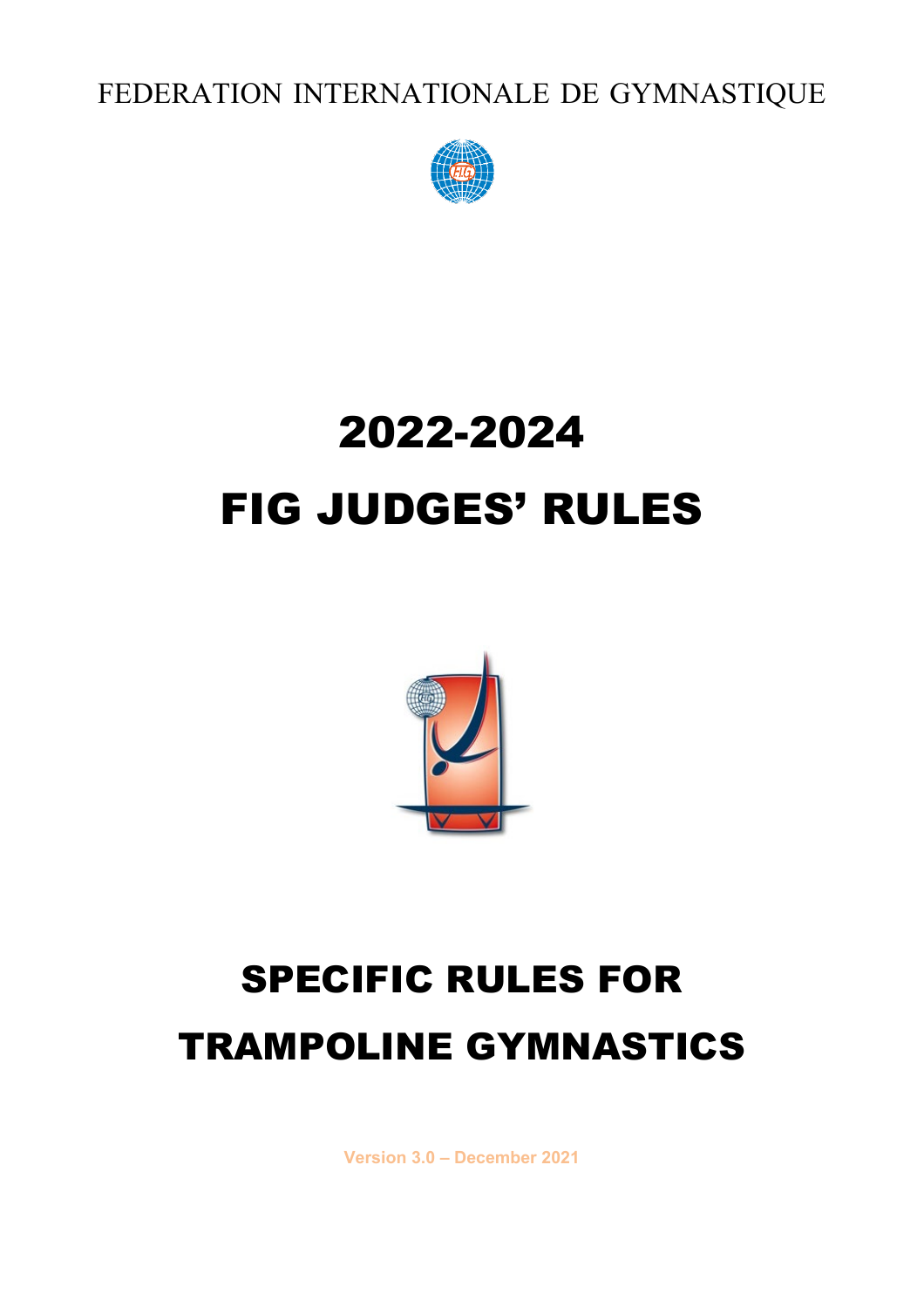The FIG has approved the 2022-2024 FIG General Judges' Rules which are applicable to all competitive disciplines. The specific rules and clarifications listed below apply only to this discipline and are in compliance with the General Judges' Rules.

# **ARTICLE 1 JUDGES' TESTS**

For General principles, see also General Judges' Rules.

# **ARTICLE 2 ONLINE TESTS (PROVISIONAL)**

Contents and evaluation of the test.

# **2.1 Trampoline**

# **2.1.1 Execution**

- There will be 20 exercises in the test, each exercise is worth 10 points (5 first exercises and 15 second or final exercises).
- For each 1/10 difference from the TRA TC evaluation for a single element: 1.0 pt. deduction will be made.
- Maximum score: **200** points Minimum (pass) score: **120** points

# **2.1.2 Difficulty**

- There will be 15 exercises in the test, each routine is worth 5 points.
- The difficulty of the exercises will be adequate to International and World Class level.
- The exercise has to be documented with the FIG Numeric System and Difficulty
- For each error, deduct 1.0 point, up to a maximum of 3.0 points for any one routine.
- Maximum score: 75 points Minimum (pass) score: 55 points for online tests

### **2.1.3 Total**

Maximum score: 275 points

# **2.2 Tumbling**

### **2.2.1 Execution**

- There will be 20 exercises in the test, each exercise is worth 8 points
- For each 1/10 difference from the TRA TC evaluation for a single element: 1.0 pt. deduction will be made.
- Maximum score: 160 points Minimum (pass) score: 96 points

### **2.2.2 Difficulty**

- There will be 15 exercises in the test, each exercise is worth 5 points
- The exercises have to be documented with the FIG Tumbling Symbols and difficulty.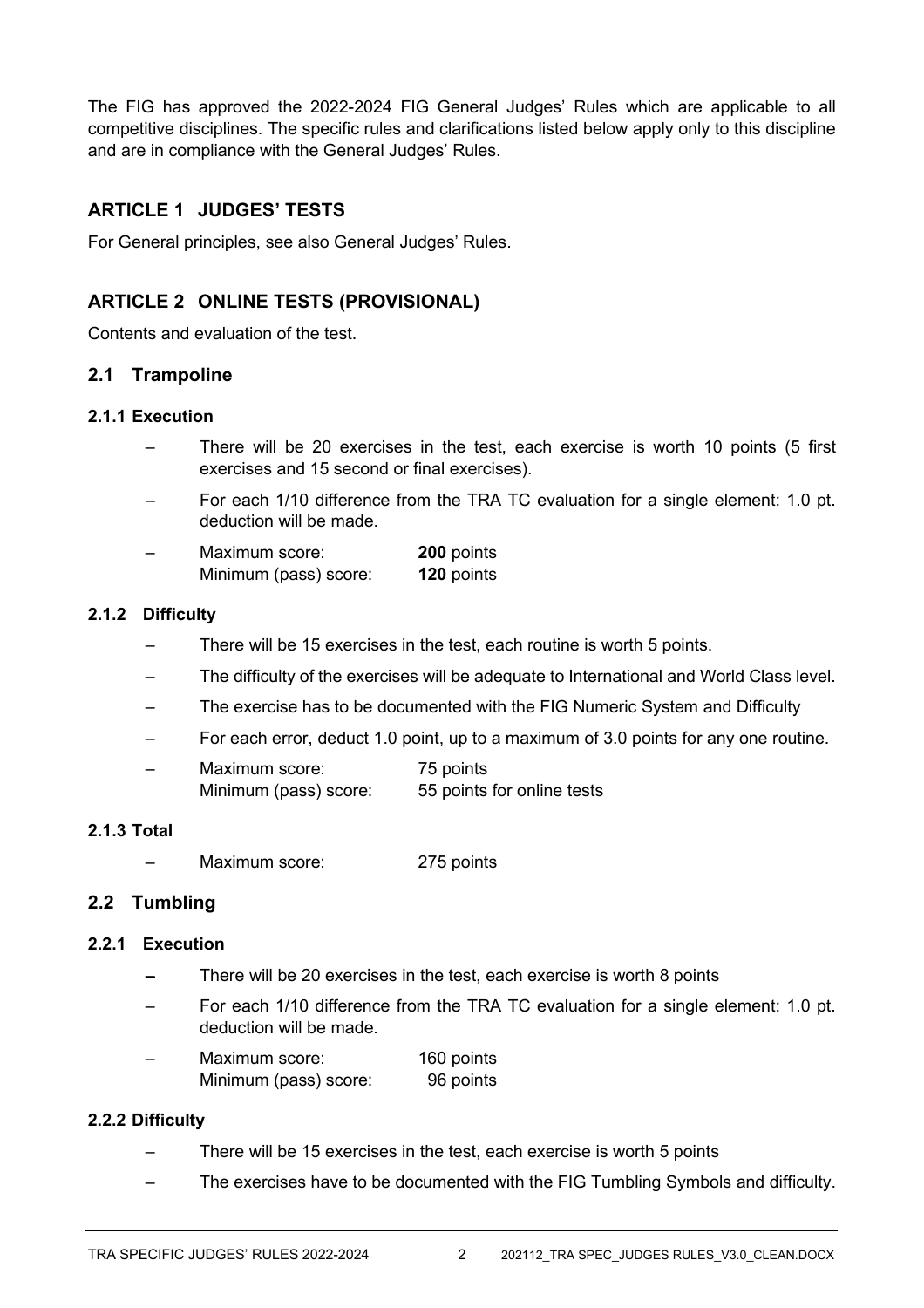- For each error, deduct 1.0 point, up to a maximum of 3.0 points for any exercise.
- Maximum score: 75 points Minimum (pass) score: 55 points for online tests

### **2.2.3 Total**

– Maximum score: 235 points

# **2.3 Double Mini-trampoline**

#### **2.3.1 Execution**

- There will be 20 exercises in the test, each exercise is worth 3 points
- For each 1/10 difference from the TRA TC evaluation for a single element: 1.0 pt. deduction will be made.
- Maximum score: 60 points<br>Minimum (pass) score: 36 points Minimum (pass) score:

### **2.3.2 Difficulty**

- There will be 15 exercises in the test, each exercise is worth 2 points
- The exercises have to be documented with the FIG numeric system and difficulty.
- For each error, deduct 1.0 point

| - | Maximum score:        | 30 points                  |
|---|-----------------------|----------------------------|
|   | Minimum (pass) score: | 22 points for online tests |

### **2.3.3 Total**

– Maximum score: 90 points

# **2.4 Passing Marks for Online Tests (provisional)**

### **2.4.1 Trampoline**

| <b>Grades</b> | <b>Execution</b> | <b>Difficulty</b> |
|---------------|------------------|-------------------|
| <b>Pass</b>   | 120              | 55                |

### **2.4.2 Tumbling**

| <b>Grades</b> | <b>Execution</b> | <b>Difficulty</b> |
|---------------|------------------|-------------------|
| <b>Pass</b>   | 96               | 55                |

### **2.4.3 Double Mini-trampoline**

| <b>Grades</b> | <b>Execution</b> | <b>Difficulty</b> |
|---------------|------------------|-------------------|
| <b>Pass</b>   | 36               | າາ                |

**2.4.4** To pass the online test, a judge must get minimum passing mark for execution **and** for difficulty